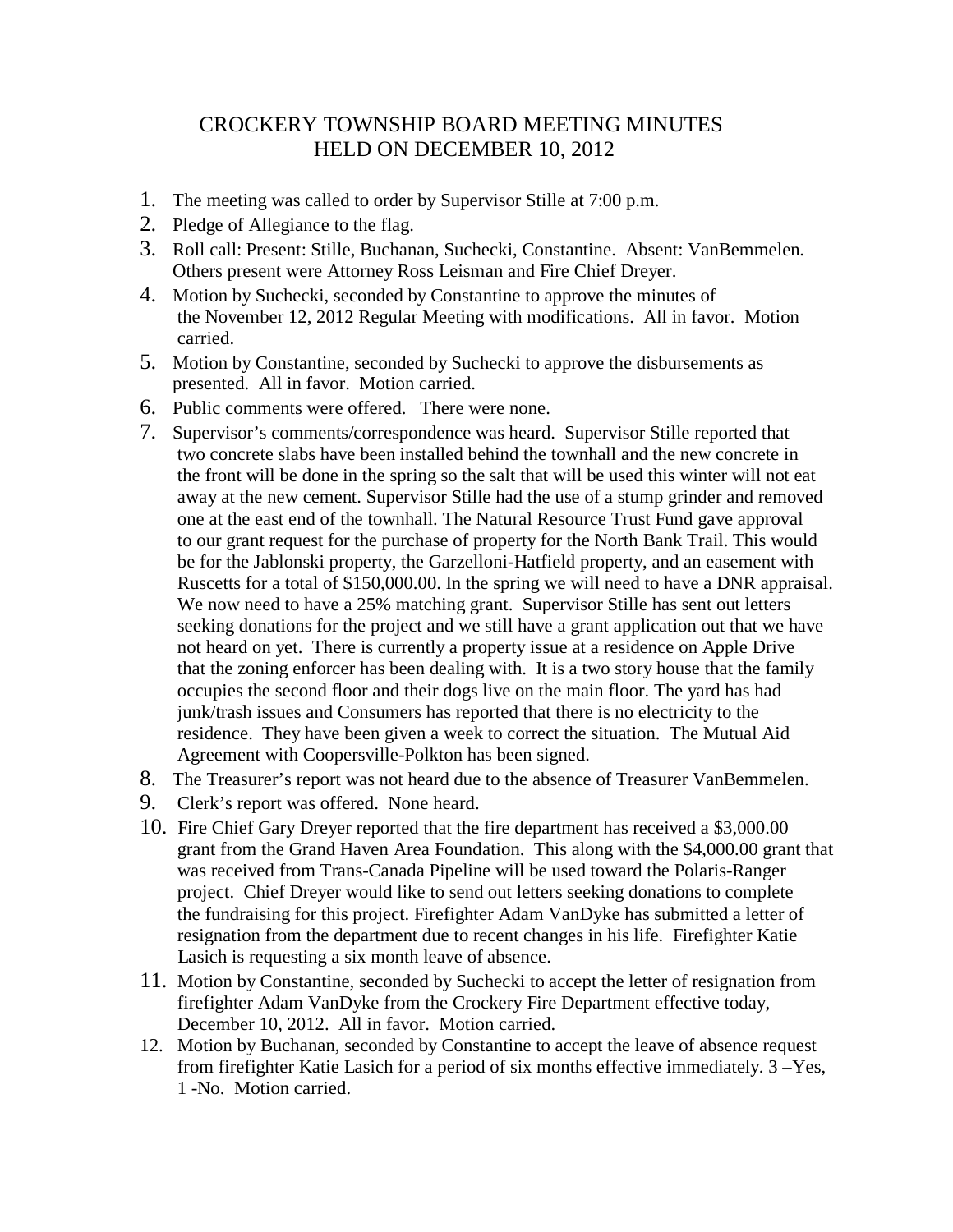- 13. Motion by Suchecki, seconded by Constantine to makes changes to the classroom lease with West Michigan Electrical Joint Apprenticeship and Training Committee as requested in a letter dated November 30, 2012. The Township will agree to a 30 month lease and will also agree to exit clause 2 which would allow them to sever the lease with a six (6) month written notice if they were to build a new training center. The Township will not agree with exit clause 1. All in favor. Motion carried.
- 14. Motion by Buchanan, seconded by Suchecki to approve receipt of a \$4,999.00 grant from the Volunteer Fire Assistance Program with the Michigan Department of Natural Resources. All in favor. Motion carried.
- 15. Motion by Constantine, seconded by Suchecki to authorize the Township Attorney, in conjunction with the Township Supervisor to file an appropriate action in Ottawa County Circuit Court, including an injunctive action, to enforce the township ordinances with respect to the two (2) parcels at 12326 Cleveland. All in favor. Motion carried.
- 16. Motion by Constantine, seconded by Suchecki to withdraw acceptance of offer from Big Jim's Trucking (Groeninks) to purchase property at 17067 Main Street based on Big Jim's Trucking Groenink's) failure to comply with motion of November 12, 2012, unless purchasers sign and deliver an acceptable purchase agreement along with \$1,000 in earnest money in certified funds by 5 p.m. on December 17, 2012. The purchase agreement will not be acceptable unless it complies with the terms of the November 12, 2012 motion, and also shall not be conditioned on site plan approval, SEV agreements and additional payments of expenses by Township except the previously agreed \$1,000 towards environmental study. The purchase agreement shall provide for a closing and payment in full by December 31, 2012 and shall otherwise be in a form acceptable to Township Supervisor. All in favor. Motion carried.
- 17. Motion by Constantine, seconded by Buchanan to approve the Township to be closed for the holidays on December  $24<sup>th</sup>$  and December  $31<sup>st</sup>$ . All in favor. Motion carried.
- 18. Motion by Buchanan, seconded by Suchecki to appoint Rob Constantine and Sean Anderson to the Zoning Board of Appeals (ZBA) effective the 1st of the year. These are 4 year terms. All in favor. Motion carried.
- 19. Motion by Constantine, seconded by Suchecki to approve Greg Todd as the alternate to the Board of Review. All in favor. Motion carried.
- 20. Motion by Constantine, seconded by Suchecki to approve an increase in wages for the maintenance of the Nunica and Ottawa Area Cemeteries as requested by Sexton Robert Veeneman in a letter dated November 20, 2012. The sexton wage will remain at \$150.00 per month and the maintenance wage will increase \$100.00 per month which will now be \$750.00 per month. The increased wage will include the additional mowing of the area on the west side behind the garage. All in favor. Motion carried.
- 21. Motion by Suchecki, seconded by Constantine to waive the escrow fee for the SCADA antenna being placed by the Ottawa County at the metering station on State Road. All in favor. Motion carried.
- 22. Motion by Suchecki, seconded by Buchanan to authorize Chief Dreyer to proceed with donation request letters to area businesses for the Polaris Ranger project. All in favor. Motion carried.
- 23. Discussion was held regarding the property needed for the North Bank Trail.